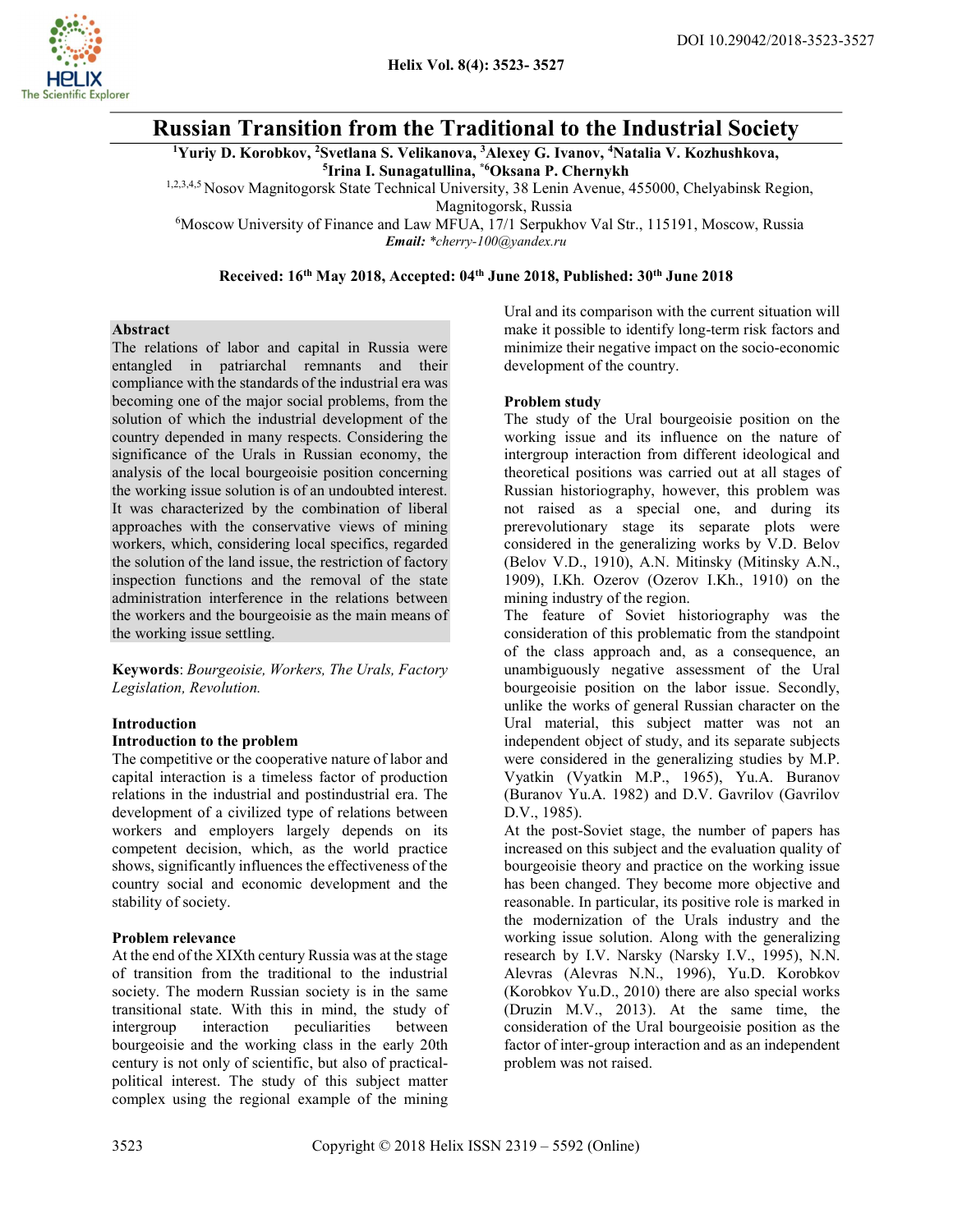### Hypotheses

Taking into account the prevalence of the patriarchalsubordinate nature of intergroup interaction in the Urals industry, the position of the local bourgeoisie and the practice of its relations with workers was one of the main factors of production relations in the mining Ural region and it largely preserved the "original system" of the mining industry of the region.

## Methods

The main methods of this article creation were historical and genetic one, which allows to trace the impact of Russia capitalist modernization on the changes in the position of the Ural bourgeoisie towards the local proletariat, the historical comparative method, which makes it possible to consider these changes in a comparative context, the historical typology method, which allows to reveal the main categories of changes in the attitudes and behavioral stereotypes of the Urals industry "commanders". The consideration of the Ural bourgeoisie view evolution in the broader context of the capitalist transformation of Russia and taking into account the diversity of the corresponding changes predetermined the importance of the historical and systemic method.

### Results & Discussion

During the development of capitalism in Russia and the development of social-economic relations inherent in it, the rise of the social movement the authorities faced with the problem of the working issue civilized solution and, above all, the development of an appropriate legal framework for the relationship between labor and capital. The revolutionary events at the beginning of the twentieth century showed this with a particular acuity. Therefore, the adoption of civilized factory and plant legislation in Russia became one of the most urgent issues of the country internal development. Social calm, progress and prosperity of the country largely depended on its competent decision in many ways.

This was clearly recognized both in government circles and in the field. The position of the Ural managers, who had their own point of view on a number of issues, different from the "view from above" is of undoubted interest. These differences resulted, first of all, from their enormous influence on the relationship between labor and capital, an original structure of the mining industry of the Urals, which remained practically unchanged up to the beginning of the 20th century. First of all, the thing is about such a characteristic trait as commitments, according to which, the Urals mining workers were obliged to provide all workers with work by law, and if there was not enough work for everyone during the population

and technical progress increase - they were obliged to provide them with the means of existence.

The consequence of this unique situation was the paternalistic basis of labor and capital relations at the Ural enterprises. The factory administration was convinced that the workers had no "specially" hostile "attitude to the plant administrations" (RSHA. F.48. Inv.1, C. 230. Sh. 97). The development of the labor movement was associated with the agitation of the alien workers and social democrats, the terror of the "active" minority of workers in relation to the "quiet" majority, the influence of all-Russian situation, and the requirements of "justice and humanity towards the lower strata of the population, which increased much more than the improvement of economic and social conditions of their life" (RSHA F.48., Inv.1, C.230, Sh.13). It is not by chance that "the first and largest riots occurred in those factories where the economic situation of the workers was the best one" (RSHA, F.74. Inv.1., C.316, Sh.9), but with a significant number of newcomers.

For their part, the workers considered themselves as "completely secured from the possibility of losing their jobs", they were sure that "the established factory order will not be changed for centuries" (RSHA F.51, Inv.1, C.230, Sh.114), which developed the moods of social dependency and consumer attitudes toward factory affairs.

At the same time, the relations of the "social partnership" were rather contradictory, complicated and complex. Their typical manifestation was mutual distrust, "arrow" consciousness, the predominance of the psychological stereotype "we and them" in intergroup relations and private interests over general factory ones. The workers were characterized by the accusation of the administration in poor organization and low productivity of factory works, the requirement of participation "in hiring and quotations together with the administration", which became the leading one in the claims of workers during 1917.

The miners considered that the dissatisfaction of the workers was usually caused either by inevitable production conflicts, or by an excessive demand of the administration, which turned into arbitrariness sometimes, by its inattention to their needs. Although businessmen blamed the mainly the workers, accusing them of negligence towards their duties, the desire to harm a plant, in all kinds of deceptions to justify bad, improper work, and one of the main causes of social conflicts was the "bad character of people in general" and laziness and bad faith among the workers in general, and in the Urals in particular (RSHA, F. 48. Inv.1. C. 234. Sh.5). The causes of discontent were eliminated by mutual agreement of the parties easily. Therefore, in the opinion of the mining workers, only a small minority of workers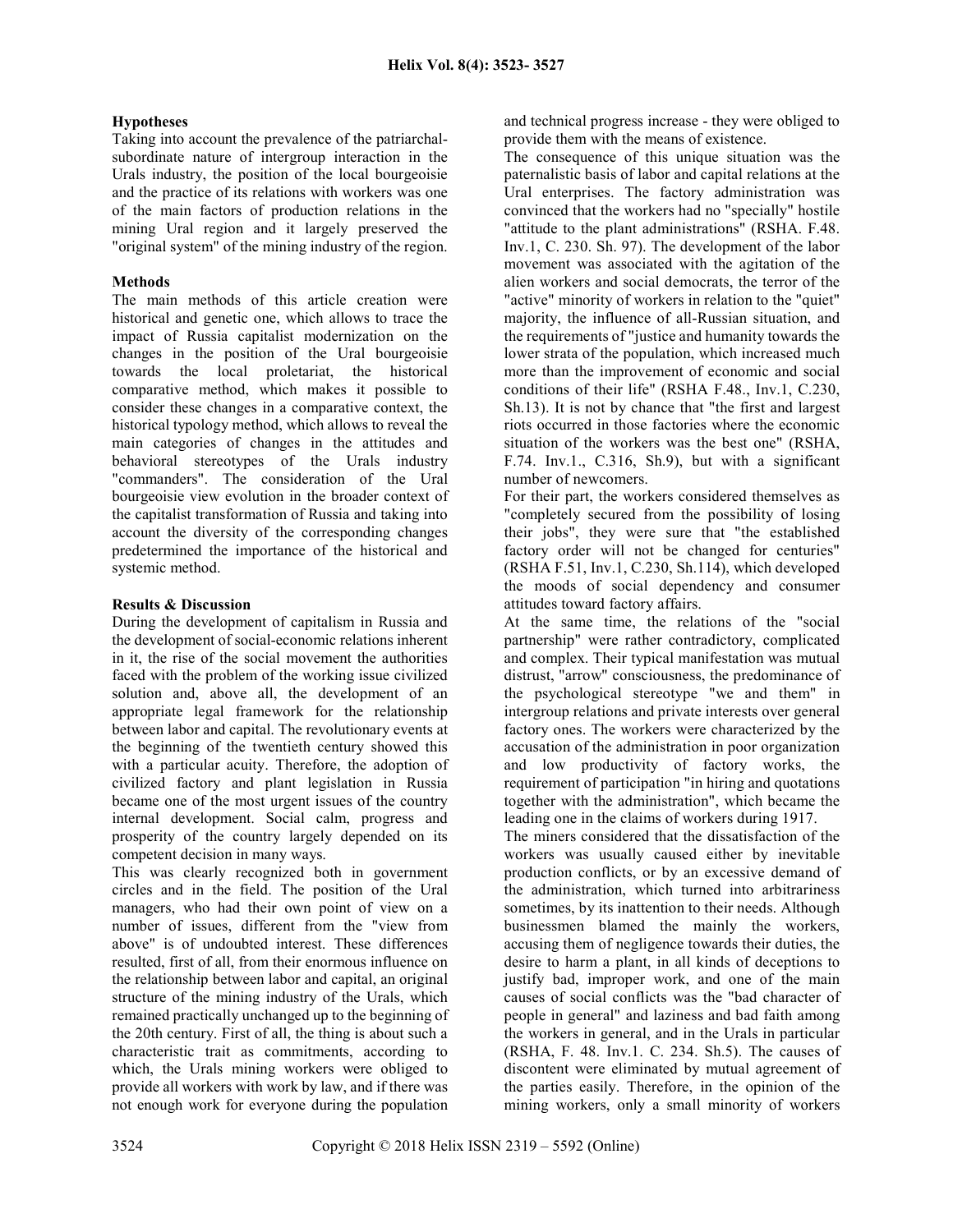responded consciously to the appeals of agitators. The "quiet" majority was neutral, or opposed strikes.

According to the factory administration, the revolution gave nothing to the workers. Despite the widespread growth of wages, the satisfaction of workers' economic demands in most cases, their financial situation from the point of view of the district engineers of the Ural mountain districts during the years of the revolution changed little, primarily because the growth in wages was compensated by the growth of prices for consumer goods. Besides, the result of an 8-hour working day introduction is the decrease of shift number and the contingent of workers has increased, which, in turn, has adversely affected the working budget.

Miners have emphasized the negative impact of the revolution on the state of the Urals industry. It manifested itself in the fall of labor discipline, the increase of absenteeism number and, correspondingly, the decline of labor productivity under the influence of the labor movement politicization, constant meetings and the meetings of workers on the issues of the liberation struggle. This slowed down the work and led to their appreciation.

The revolution awakened the destructive motives in the psychology of the workers, provoked a powerful surge of anarchic actions, manifested primarily in the seizures of land and factories, in the terror against the factory administration. The meeting of the Ural industrialists with the Perm governor on January 18, 1906, noted that the growth of anarchist sentiments was strengthened under the influence of the Manifesto on October 17. The freedoms granted by it were misinterpreted by the Ural workers. "The population, under the influence of agitation, lost the faith in their claims, considering all laws that protect land, forestry, and factory ownership are abolished" (RSHA, F.48., Inv.1, C.234., Sh.68). Besides, as the head of the Izhevsk garrison Sevastyanov noted, "some of the workers have a tendency to think that the various rules and regulations that existed before the Manifesto, lose their force with its adoption and the factory bosses have no right to fire workers ..." (The Highest Rise of the Revolution of 1905-07, 1955).

In the years of the revolution, the moral standards of the workers began to sway, their sense of duty was shaken, which led to the growth of an "unstable nervous state." The growth of drunkenness became one of the consequences of the "moral threshold" reduction among the mining population. According to the manager of Verkh-Isetsky plant, wine consumption increased by 1.5 times on the average.

The Ural industrialists had their own strategy and tactics concerning the situation stabilization and "the calming down" of workers. They assessed the policy of the tsarist government "forceful pressure"

negatively with regard to the labor movement. Assessing the situation reasonably that existed then at the Ural plants, they spoke out against the use of the Cossacks in December 1905 under the conditions of socialist propaganda dominance and the "terror of the socialists" in the Urals, and they offered to wait when "the quiet majority" was tired of it, and it will make a restraining influence on the masses. A month later, the head of the Bureau of the Council of Mining Industrialist Congresses, V.V. Mamontov noted that "the declaring of emergency protection for all plants may damage the cause of calming the population in many places" (RSHA, F.48, Inv.1, C. 234, Sh.68). He proceeded from the fact that the revolutionary parties almost lost their influence among the masses, and a "clear reaction" towards them began among the population, and therefore such a move by the government could provide them with the halo of the great martyrs once again.

Entrepreneurs considered "the upbringing and the education of the population in the spirit of legality and respect for the rights of others", the raising of the cultural level of masses, progressive factory legislation, with the provision of association freedom for workers, the introduction of political freedoms and the liberalization of the existing regime as the promising measures. An interesting material on the methods of the working issue solution, proposed by the Urals managers, was given to the meeting of representatives of 9 mining districts in April 1905 in Yekaterinburg.

Formulating their program on the working issue, the Ural industrialists proceeded from both a general assessment of the working-class movement and from its regional characteristics. The essence of a worker, in his opinion, consisted in striving for a better future, achieved by natural means. Any interference, either in the form of legislative or administrative restrictions, or in the form of encouragement from political parties, could lead to public order shocks.

The specificity of local workers was pointed out among the Uralic features first of all. Proceeding from the assessment of a Ural worker as an exceptional example of the "a factory worker, a rural commoner, a householder, a landowner and mostly a farmer", who was bound by a "whole cycle of historical relations" with the mining industry, the absence of a free labor market at the Ural plants, the use of the indigenous population almost exclusively during plant works, the fine knowledge of their interests by the Ural workers and their ability to defend them independently (Korobkov Y., Velikanova S., Arakcheeva Z., Kozhushkova N., Chernykh O., Antipanova N., 2017), the participants of the meeting evaluated the possibilities of the factory legislation designed by the Ministry of Trade and Industry critically. They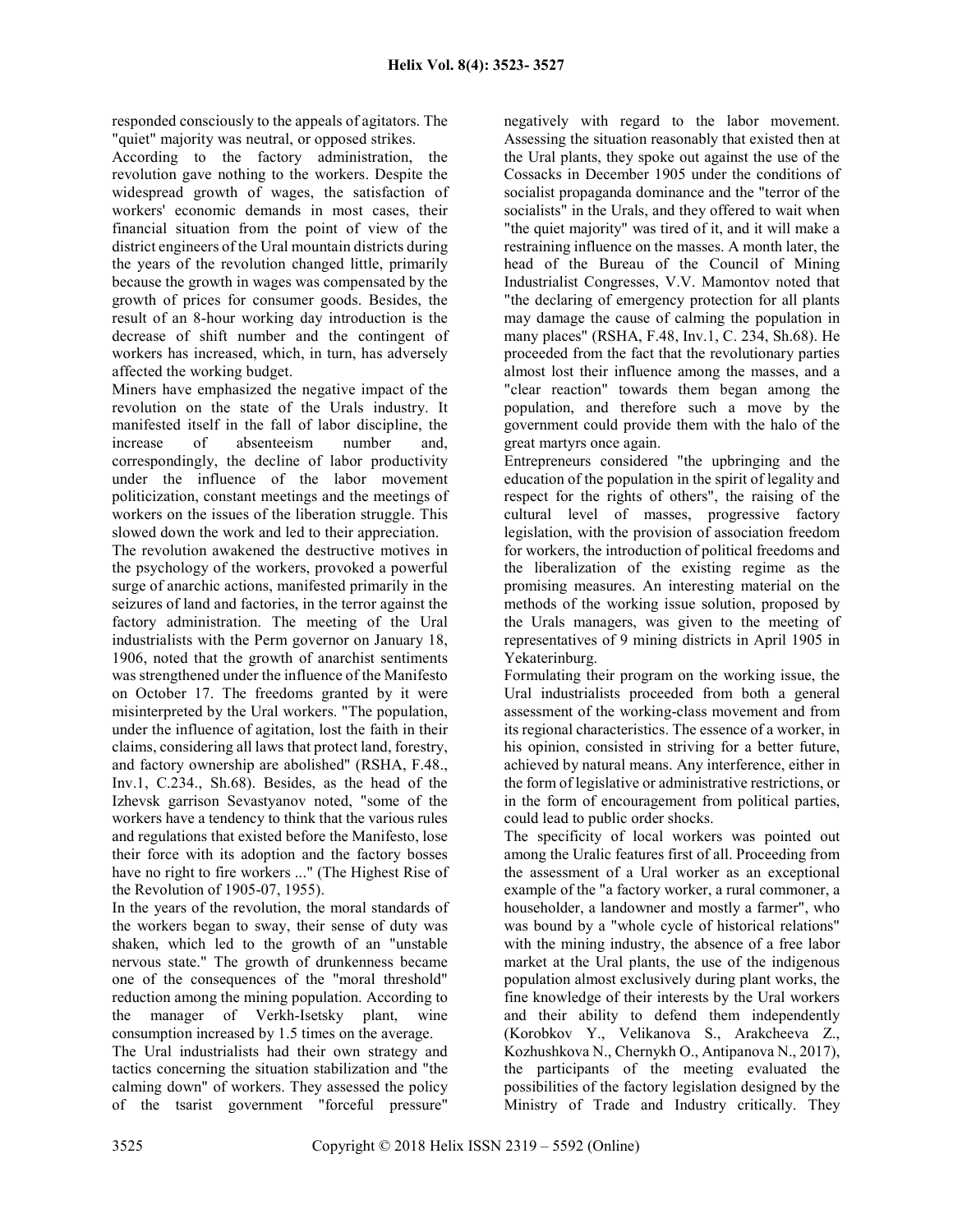believed that all factory laws are oriented toward "a purely factory way in other areas" and do not reflect the Urals specificity. In accordance with this, the main means of the working problem solution in the Urals was considered by entrepreneurs as "the resolution of the entire Ural land disorder" that threatened the Ural population with the final loss of any concept of landed property.

At the same time, the task was to change "the policy of the work issue by the provision of some positive help for workers, with a possible restriction of extensive administrative, governmental interference in relation to industrialists and workers and the provision of the necessary freedom of action for both of them" (RSHA F.48. Inv.1, C.230., Sh.139).

Proceeding from this, the Ural managers advocated the abolition of criminal prosecution for economic strikes, which were one of the main means of worker interest protection. Besides, the prohibition to defend worker rights, to impose their conditions on an entrepreneur increased, in their opinion, the number of spontaneous acts, riots, pogroms, violence by workers and destabilized both the development of the economy and the public situation in the country.

The state and the perspectives of the trade union movement, which became more active under the influence of the revolution, were viewed skeptically by industrialists. The fact is that the trade union construction with some success under the influence of political agitation in 1905, subsequently stopped, although the plant administrations declared their readiness to help the workers. Entrepreneurs saw the low cultural level of workers as the main reason for the failure in the organization of trade unions. As soon as the last ones found out that their activities are connected with self-taxation in the statutes of the existing unions, "disputes and disagreements arose, and the matter ended with nothing" (RSHA, F. 37. Inv., 58. C. 361. Sh. 53).

Aiming the government to create such an economic system, "in which the working class can reach a certain level of cultural existence," the Ural experts pointed to the close relationship of the proposed reforms with the fundamental changes in many areas of public life. First of all, they noted the need to introduce political freedoms, the inviolability of an individual and a place of residence. The settlement of disputes between workers and masters presupposed, in its turn, the creation of an independent court, based only on the exact observance of the law, developed with the participation of interested parties and free from any external pressure.

The meeting also addressed issues of labor protection, wage increase, and a working day reduction. The plant owners recognized the harmful regulation of working time and considered the reasonable solution of labor conflicts in the Urals is the mutual agreement of the parties concerned, subject to the freedom of strikes and assemblies. Accordingly, the functions of the factory inspection were limited, which should not interfere with the internal regulations at the enterprises and could only be engaged in the "supervision" with the bringing to justice. The intervention of the state administration in the relations between workers and factory management should be eliminated. Workers' organizations must be of a guild character with a complete freedom, without limitation of elected representative number.

The meeting differentiated the strikes into unauthorized and sanctioned ones and proposed to shorten the period of warning from 3 weeks to 3 days. An "unannounced" strike was recognized as "a spontaneous force that suspends the operation of an employment contract." Thus, the administration was looking for a way to dismiss workers for the participation in a strike. The meeting reacted negatively to the possibility of worker participation in the determination of wages and prices, believing that the existence of shop organizations and the freedom of strikes is sufficient for the workers.

The Ural mining companies believed that economic growth is impossible without "broad intellectual development of workers". The main means of this problem solution was the expansion of general and technical school network. They also pointed out the need to improve the quality of education. The main means of this problem solution was the orientation of schooling to "the preparation for the upcoming practical work". An important place in the expansion of worker horizons must be occupied by the increase of extracurricular institution number: libraries, reading rooms, general education courses.

### **Conclusions**

Obviously, the position of the Ural bourgeoisie on the working issue is quite contradictory. On the one hand, it took into account the peculiarities of its region development, the psychology of the local population, and proposed those recipes to solve the working issue that took into account local specifics. This, in its turn, it contributed considerably to the preservation of the historically formed type of production. At the same time, it was under the considerable influence of the liberal tradition. In general, it exaggerated the influence of the patriarchal component of intergroup relations and was utopian in its own way, which was really confirmed by the events of the Russian revolutions of the early 20th century, when mass antibourgeois sentiments became the leading trend in the group consciousness of the social lower classes, and the increase of violence towards it exceeded general Russian parameters in the Urals.